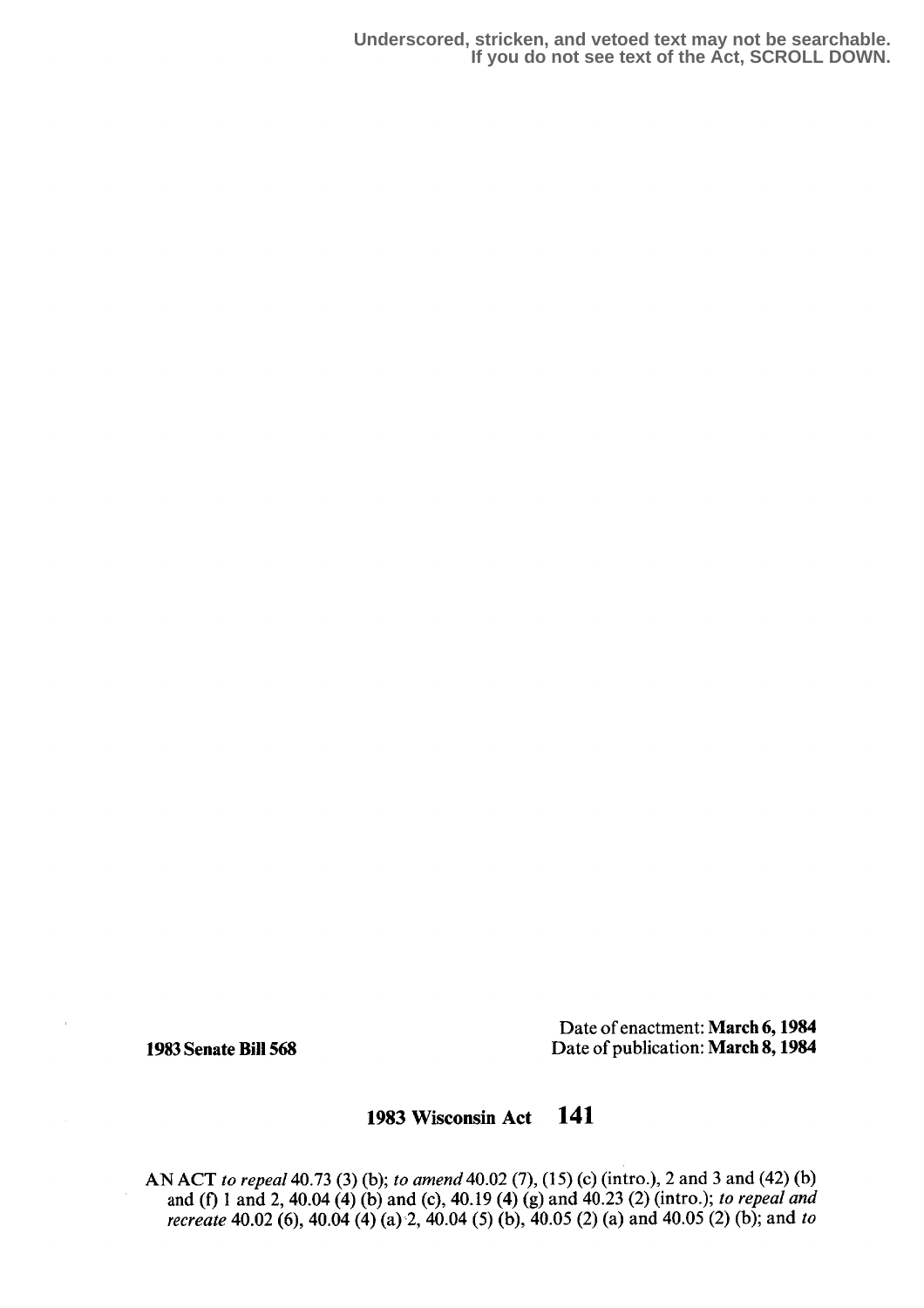# $83 \text{ WisAcr}$  141  $-1044$  -

Ţ

create 40.02 (24) (c), 40.05 (2) (am), 40.05 (2) (bg), (bm) and (br), 40.05 (2) (f) S, 40.05  $(2m)$ , 40.19  $(2m)$ , 40.23  $(2m)$  and 40.24  $(1m)$  of the statutes, *relating to* retirement benefits and funding those benefits.

The people of the state of Wisconsin, represented in senate and assembly, do enact as follows:

SECTION 1. 40.02 (6) of the statutes is repealed and recreated to read:

40.02 (6) "Assumed benefit rate" means a rate of 5%. The assumed benefit rate shall be used for calculating reserve transfers at the time of retirement, making actuarial valuations of annuities in force, determining the amount of lump-sum death benefits payable from the portion of an annuity based on additional deposits and crediting interest to employe required contribution accumulations.

SECTION 2. 40.02 (7), (15) (c) (intro.), 2 and 3 and (42) (b) and (f) I and 2 of the statutes are amended to read:

40.02 (7) "Assumed rate" means the probable average effective rate expected to be earned for the fixed annuity division on a long-term basis. The assumed rate shall be redetermined at the end of each 3rd calendar-year-beginning with the calendar-year-following January 1, 1982, by averaging the effective rates in the preceding 10 calendar years, disregarding fractions of less than one percent in the average a rate of 7.5% unless due to changed economic circumstances the actuary recommends and the board approves a different rate . For years in which separate effective rates were determined for the state teachers retirement system, the Wisconsin retirement fund and the Milwaukee teachers retirement fund, the effective rates of the Wisconsin retirement fund shall be used. The assumed rate for a calendar year shall be used for all calculations of required contributions and reserves for participants , except as provided in s. 40.04 (4) (a) 2, and the amount of any lump sum benefit paid instead of an annuity, except it shall not be used for any purpose for which the assumed annuitant benefit rate is to be used under sub. (6).

 $(15)$  (c) (intro.) Notwithstanding sub.  $(17)$  (intro.) and any other law, any person who is credited with 5, 10, 15 or 20 or more years of creditable service, not counting any previously granted creditable military service, may receive creditable military service at the time of retirement for not more than 1, 2, 3 or 4 years, respectively, of active service which meets the standards under par. (a) 5, provided:

2. Any creditable military service otherwise granted shall be included in determining the maximum  $-4$  years to be granted under this paragraph.

<sup>3</sup> . Creditable military service under this paragraph shall be allocated at the time of retirement in proportion to the amount of the participant's creditable service for each of the types of creditable service set forth in s. 40.23  $(2)$  (b) at the time of retirement (2m) (e) on the date the participant attains 5, 10, 15 or 20 years of creditable service.

(42) (b) The date on which the participant attains the age of 62 years for an elected official or for any participant who has accumulated at least 30 years of creditable service.

(f) 1. The participant applies for an annuity prior to  $J_{\text{u}}$   $\rightarrow$  1984 August 1, 1987;

2. The employer elects to apply that date under the procedures provided under s. 42.245 (2) (bm) or 42.78 (2) (bm), 1979 stats., prior to  $J_{\text{uly}}$ , 1984 August 1, 1987;

SECTION 3. 40.02 (24) (c) of the statutes is created to read:

40.02 (24) (c) The chief clerk and sergeant at arms of the senate and assembly .

SECTION 4. 40.04 (4) (a) 2 of the statutes is repealed and recreated to read:

40.04 (4) (a) 2. Credited as of each December 31 with interest on the prior year's closing balance at the effective rate on all employe required contribution accumulations in the variable annuity division, on all employe required contributions in the fixed annu-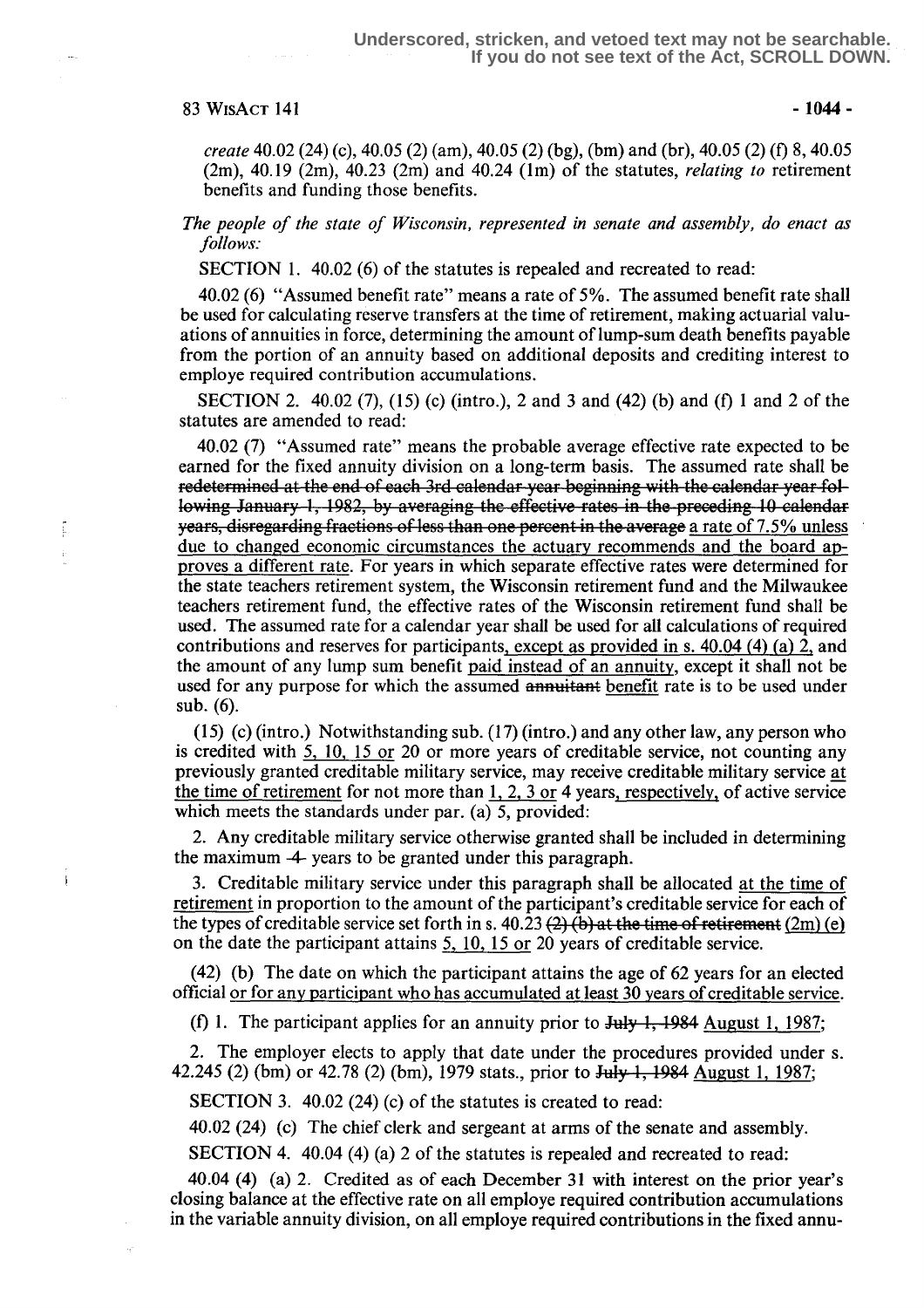j.  $\hat{\mathrm{i}}$ 

### - 1045 - 83 WisAcT 141

ity division on December 31, 1984, on all employe required contributions in the fixed annuity division of participants who are not participating employes after December 31, 1984, and on all employe and employer additional contribution accumulations and with interest on the prior year's closing balance at the assumed benefit rate on all employe required contribution accumulations in the fixed annuity division for participants who are participating employes after December 31, 1984.

SECTION 5. 40.04 (4) (b) and (c) of the statutes are amended to read:

40.04 (4) (b) Whenever a payment under s.  $40.25$  (2) or (4), an annuity or a death benefit is computed, the prior year's closing balance of all employe contribution accumulations and any accounts maintained for individual participants shall be credited with interest for each full month elapsing between the first day of the calendar year and the annuity effective date or the month in which the payment of a benefit under s. 40.25 (2) or (4) is approved at one-twelfth of the assumed benefit rate. The interest so credited shall be charged to the interest earnings for the current year and shall be paid out or transferred with the amount to which it was so credited .

(c) Whenever a participant's account is reestablished under s. 40.26 (2) or 40.63 (10), in lieu of interest credits as provided in par. (a), any balances remaining in the account at the end of the calendar year in which reestablished shall be credited with interest at onetwelfth the effective assumed benefit rate for the year for each full month between the date the account was reestablished and the end of the calendar year.

SECTION 6. 40.04 (5) (b) of the statutes is repealed and recreated to read:

40.04 (5) (b) Credited, as of each December 31, all fixed annuity division interest not credited to other accounts and reserves under this section .

SECTION 7. 40.05 (2) (a) of the statutes, as affected by 1983 Wisconsin Act 9, is repealed and recreated to read:

40.05 (2) (a) Each participating employer shall make contributions for current service determined as a percentage of the earnings of each participating employe, determined as though all employes of all participating employers were employes of a single employer, but with a separate percentage rate determined for each of the categories specified under s. 40.23 (2m) (e). A separate percentage shall also be determined for subcategories within each category determined by the department to be necessary for equity among employers.

SECTION 8. 40.05 (2) (am) of the statutes is created to read:

40.05 (2) (am) The percentage of earnings under par. (a) shall be determined on the basis of the information available at the time the determinations are made and on the assumptions the actuary recommends and the board approves by dividing the amount determined by subtracting from the then present value of all future benefits to be paid or purchased from the employer accumulation reserve on behalf of the then participants the amount then credited to the reserve for the benefit of the members and the present value of future unfunded prior service liability contributions of the employers under par. (b) by the present value of the prospective future compensation of all participants.

SECTION 9. 40.05 (2) (b) of the statutes is repealed and recreated to read:

40.05 (2) (b) Contributions shall be made by each participating employer for unfunded prior service liability in a percentage of the earnings of each participating employe. A separate percentage rate shall be determined for each of the categories under s. 40.23 (2m) (e) as of the employer's effective date of participation. The rates shall be sufficient to amortize as a level percent of payroll over a period of 40 years from the later of that date or January l, 1986, the unfunded prior service liability for the categories of employes of each employer determined under s. 40.05 (2) (b), 1981 stats., increased to reflect any creditable prior service granted on or after January 1, 1986, increased to reflect the effect of 1983 Wisconsin Act .... (this act) and increased at the end of each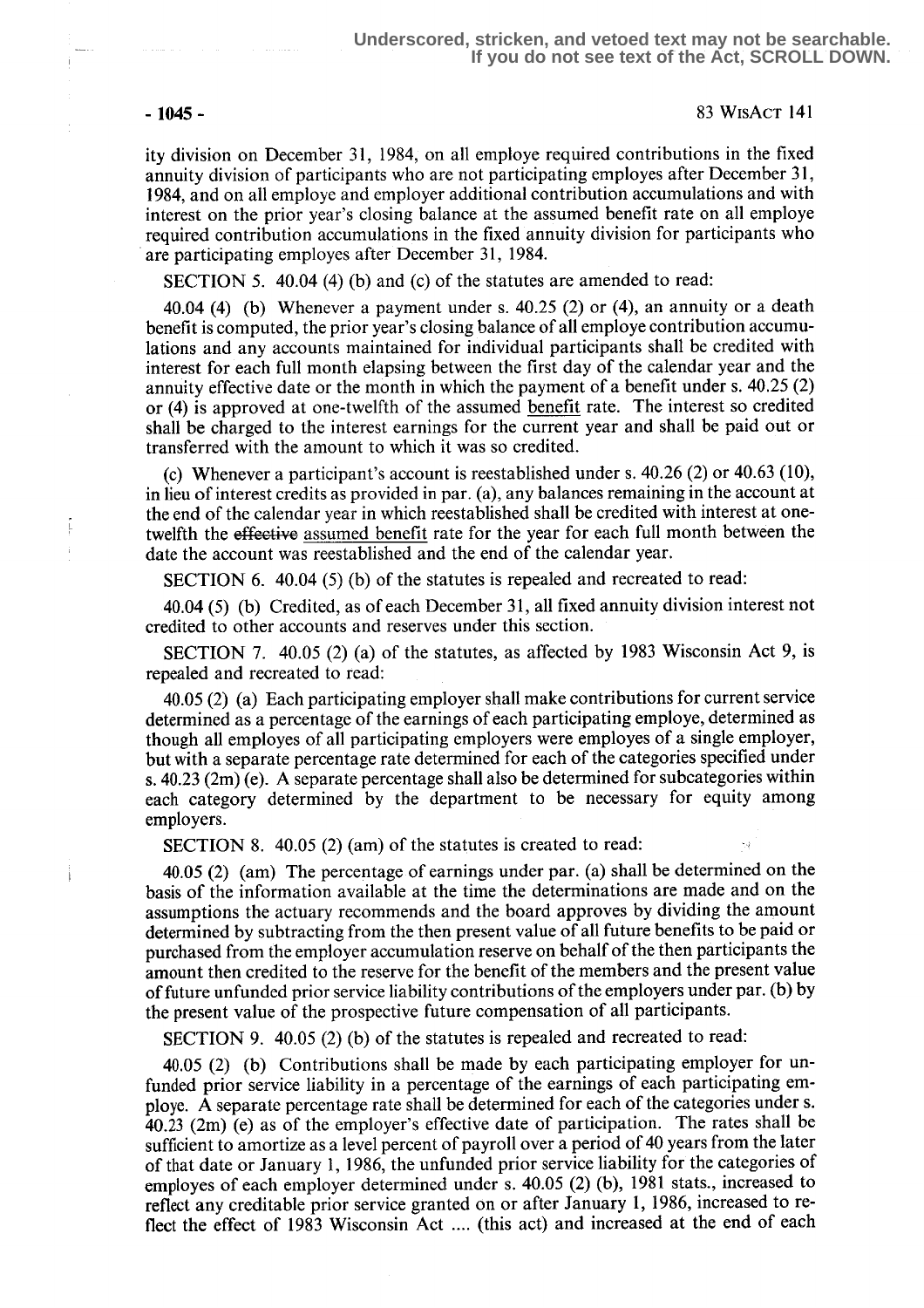## $83 \text{ WisAcr}$  141  $-1046$   $-$

표

Ä

calendar year after January 1, 1986, by interest at the assumed rate on the unpaid balance at the beginning of the year.

SECTION 10.  $40.05$  (2) (bg), (bm) and (br) of the statutes are created to read:

40.05 (2) (bg) Contributions of amounts under par. (b) may be made in advance to reduce an employer's existing unfunded prior service liability .

(bm) Contributions under par. (b) for each category of employe shall be made until the end of the 40-year amortization period or until full payment of that employer's unfunded prior service liability for all categories is made, whichever is earlier.

(br) The contribution under par. (b) by an employer in any calendar year before the end of the 40-year amortization period, or before full payment of the unfunded prior service liability determined under par. (bm) if earlier, may not be less than the dollar amount determined to be necessary in the first calendar year of the amortization schedule established by par. (b).

SECTION 11. 40.05 (2) (f) 8 of the statutes is created to read:

40.05 (2) (f) 8. If it is not possible to apply the procedures under this paragraph, the terminating employer and any successor employer shall immediately pay the full outstanding prior service liability balance unless an agreement for a different procedure is approved by the department.

SECTION 12. 40.05 (2m) of the statutes is created to read:

40.05 (2m) BENEFIT ADJUSTMENT CONTRIBUTION. In addition to the amounts under subs. (1) and (2), a benefit adjustment contribution equal to one percent of earnings shall be paid by or for participating employes whose formula rate is determined under s. 40.23 (2m) (e) 1 and 3. This contribution shall be deducted from each payment of earnings to participating employes unless the employer provides through its compensation agreements that all or part of the contribution will be paid by the employer. For benefit purposes, this contribution shall be treated as if it were an employer required contribution regardless of whether the employer or the employe pays the contribution.

SECTION 13. 40.19 (2m) of the statutes is created to read:

40.19 (2m) Any person who is a participant in the Wisconsin retirement system before the effective date of this subsection (1983), and who is not subsequently a participating employe in the Wisconsin retirement system shall continue to have the amount of, and eligibility for, the person's benefits determined in accordance with the statutes in effect on the date the person terminated as a participating employe in the Wisconsin retirement system, but the form of payment, processing procedures and accounting controls shall be determined in accordance with this chapter.

SECTION 14. 40.19 (4) (g) of the statutes is amended to read:

40.19 (4) (g) After January 1, 1982, each member of a pension fund created under s. <sup>61</sup> .65 or 62.13 (9), (9a) or (10), 1975 stats., who was an actively employed member of that fund on March 30, 1978, shall continue to have benefits and obligations determined in accordance with the applicable provisions of s.  $61.65$  or  $62.13$  (9), (9a) or (10), 1975 stats., but paid by the Wisconsin retirement system , except that for any member whose employment terminates after the effective date of this paragraph (1983), the monthly pension shall equal 55% of the member's monthly compensation. The provisions of s. 40.23 (1) (f) relating to compulsory retirement shall not apply to those actively employed members.

SECTION 15. 40.23 (2) (intro.) of the statutes is amended to read:

40.23 (2) (intro .) Except as provided in ss. 40.19 (2) and 40.26, this subsection applies only to participants who are not participating employes after the effective date of this subsection (1983). The retirement annuity in the normal form shall be an annuity payable for the life of the annuitant with a guarantee of 60 monthly payments . Except as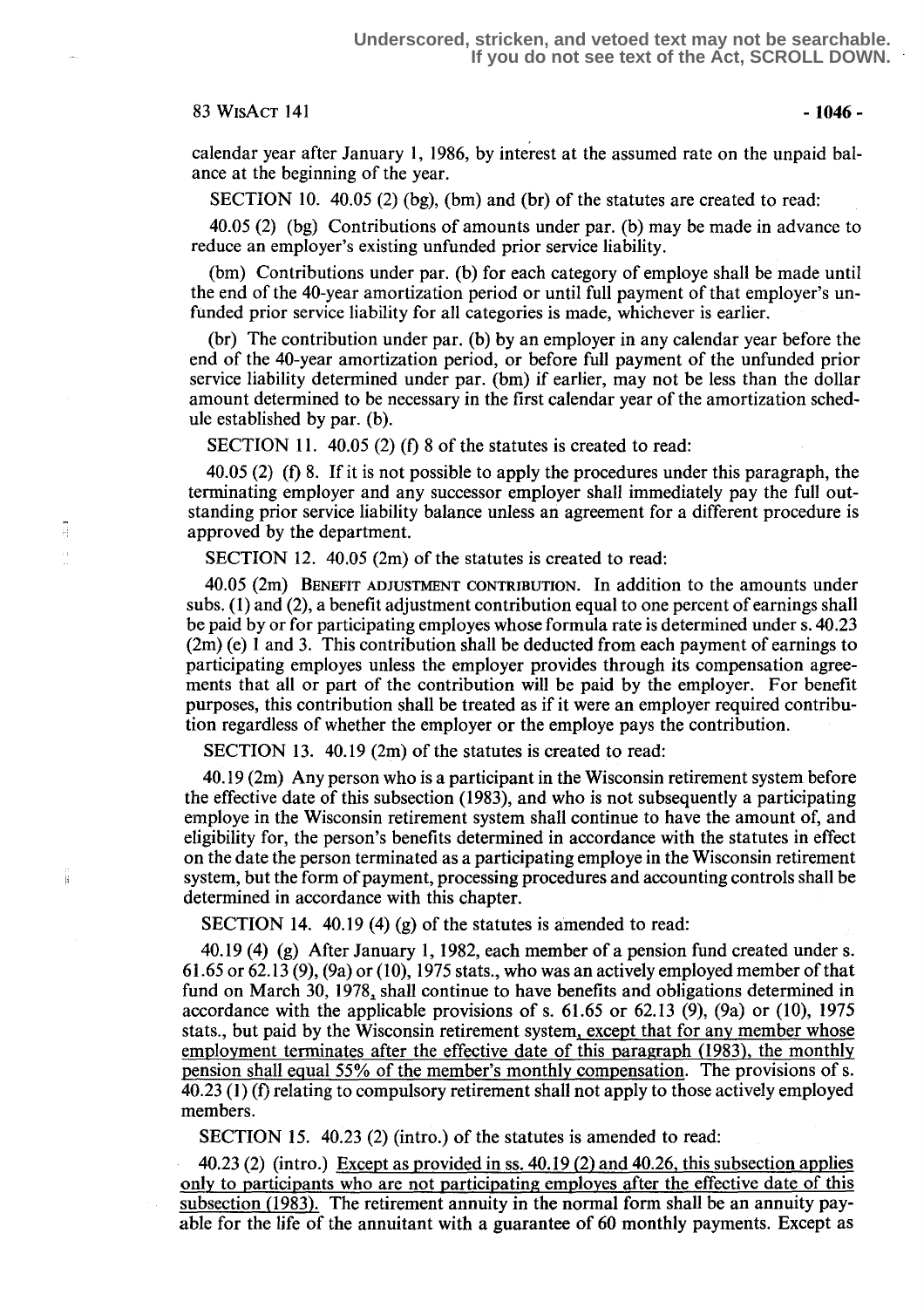F ŧ

j,

- 1047 - 83 WtsAct 141

provided in sub. (3) and s . 40.26, the initial monthly amount of the normal form annuity shall be the amount which, when added to the OASDHI benefit, equals 85% of the participant's final average earnings plus the amount which can be provided under pars. (a) and (c) and adjusted under pars. (d) and (e) or, if less, shall be in the monthly amount equal to the sum of the amounts determined under pars. (a), (b) and (c) as modified by pars. (d) and (e) and in accordance with the actuarial tables in effect on the annuity effective date.

SECTION 16. 40.23 (2m) of the statutes is created to read:

40.23 (2m) The following provisions apply only to participants who are participating employes after the effective date of this subsection (1983):

(a) The retirement annuity in the normal form is a straight life annuity payable for the life of the annuitant.

(b) Except as provided in s. 40.26, the initial amount of the normal form annuity shall be an amount which equals 65%, or 85% for participants whose formula rate is determined under par. (e) 4, of the participant's final average earnings plus the amount which can be provided under pars. (c) and (d) or, if less, shall be in the monthly amount equal to the sum of the amounts determined under pars. (c), (d) and (e) as modified by par. (f) and in accordance with the actuarial tables in effect on the annuity effective date. If the participant has creditable service under both par. (e) 4 and another category, the percent applied under this paragraph shall be determined by multiplying the percent that each type of creditable service is of the participant's total creditable service times 85% and 65%, respectively, and adding the results.

(c) The annuity which can be provided from a sum equal to 200% of the excess accruing after June 30, 1966, for teacher participants, or December 31, 1965, for all other participants, of the participant's required contribution accumulation reserved for a variable annuity over the amount to which the contributions would have accumulated at the fixed annuity division effective rate if not so reserved. If the participant's required contribution accumulation reserved for a variable annuity is less than the amount to which the contributions would have accumulated at the fixed annuity division effective rate if not reserved, the annuity shall be reduced by the amount which could be provided by a sum equal to 200% of the deficiency.

(d) The amount, if any, which can be provided by accumulated employe and employer additional contributions credited to the participant's account.

(e) A monthly annuity in the normal form computed on the basis of the participant's final average earnings and creditable service, if the annuity becomes effective on or after the normal retirement date of the participant, determined by multiplying the participant's final average earnings by the participant's creditable service and the following applicable percentage:

<sup>1</sup> . For each participant for creditable service of a type not otherwise specified in this paragraph,  $1.6\%$ .

2. For each participant for creditable service as an elected official or as an executive participating employe, 2%.

3. For each participant subject to titles II and XVIII of the federal social security act, for service as a protective occupation participant, 2%, except that the 2% factor shall be reduced for all years of creditable service by 0.0125 for each calendar quarter-year that elapses after the calendar year in which the participant attains age 55, excluding all calendar years prior to 1985, and before the termination date of employment as a protective occupation participant, but the factor may not be reduced to less than 1 .6% and the reduction may not reduce the retirement benefit to less than the benefit payable if the participant had retired 12 months earlier than the effective date of the annuity.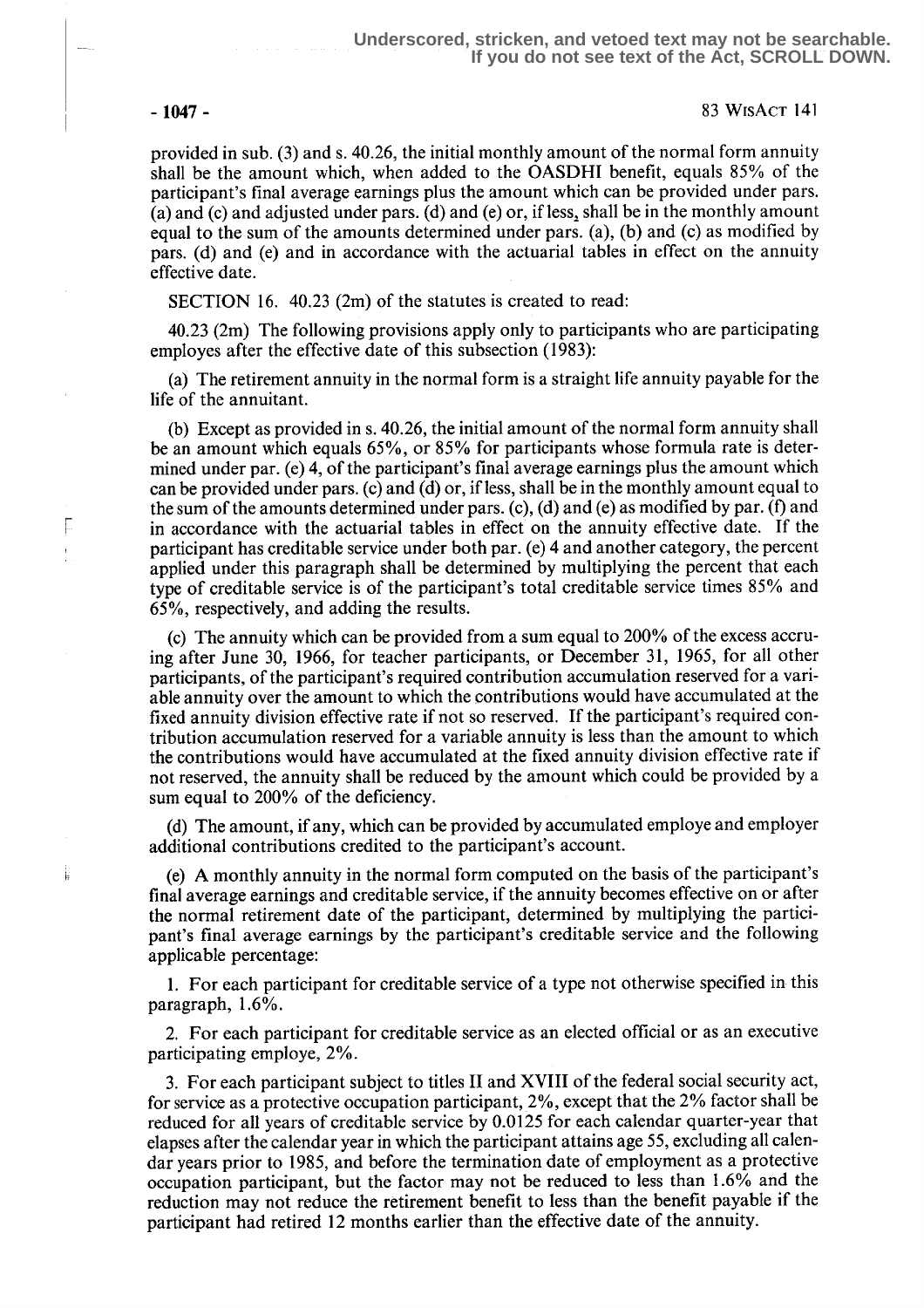# $83$  WisAct 141  $-1048$

F

4. For each participant not subject to titles II and XVIII of the federal social security act, for service as a protective occupation participant, 2.5%, except that the 2.5% factor shall be reduced for all years of creditable service by 0.0125 for each calendar quarteryear that elapses after the calendar year in which the participant attains age 55, excluding all calendar years prior to 1985, and before the termination date of employment as a protective occupation participant, but the factor may not be reduced to less than 2.1 % and the reduction may not reduce the retirement benefit to less than the benefit payable if the participant had retired 12 months earlier than the effective date of the annuity.

(f) If the annuity effective date is before the normal retirement date of the participant, the annuity amount computed under par. (b) shall be reduced by 0 .4% for each full month, and for each partial month including at least 15 days, before the participant's normal retirement date.

SECTION 17. 40.24 (1m) of the statutes is created to read:

40.24 (lm) A straight life annuity with a guarantee of 60 monthly payments.

SECTION 18. 40.73 (3) (b) of the statutes is repealed.

SECTION 19. Nonstatutory provisions. (1) EMPLOYER CONTRIBUTION RATES. Employer contribution rates for current service and prior service may not be changed from the rates in effect for 1984 until January 1, 1986, except as required due to an employer election under section 40.21 (6) (b) and (c) of the statutes or a prepayment under section 40.05 (2) (b) of the statutes. Notwithstanding section 40.05 (2) (b) of the statutes, as affected by this act, the prior service liability of each employer participating in the Wisconsin retirement system on January l, 1986, shall be determined as of January 1, 1985, as if all provisions of this act were then in effect. The prior service liability thus determined, adjusted to reflect any changes during 1985 due to section 40.05 (2) (b) or 40.21  $(6)$  (b) and (c) of the statutes, shall then be amortized as provided in section 40.05 (2) (b) of the statutes as affected by this act over a 40-year period beginning on January 1, 1986.

(2) MILITARY SERVICE. The treatment of section 40.02 (15) (c) (intro .), 2 and 3 of the statutes by this act applies only to persons who are employes of participating employers on or after the effective date of this act. Section 40.02 (15) (c) (intro.), 2 and 3, 1981 stats., applies to all other participants in the Wisconsin retirement system .

(3) ACTUARIAL ASSUMPTIONS. For the 1984 actuarial valuation, the assumed rate shall be modified, for purposes of actuarial valuations only without changes in the actuarial assumptions for across-the-board salary increases, to be equal to the most recent fixeddivision effective rate, ignoring fractions of a percent, but decreasing in each subsequent year as recommended by the actuary until 1987, when the assumed interest rate used for actuarial valuation purposes shall be equal to the assumed rate as determined under section 40.02 (7) of the statutes, as affected by this act. At that time and until modification by the employe trust funds board, the actuarial assumption for across-the-board salary increases for the purpose of valuing the liabilities of the Wisconsin retirement system shall be equal to the assumed rate minus 1.5%.

(4) OBLIGATIONS UNDER EXISTING COLLECTIVE BARGAINING AGREEMENTS. NO municipal employer, as defined under section 110.70 (1) (a) of the statutes, is required to increase the benefit contribution under this act for any employe who is covered by a collective bargaining agreement in effect on the effective date of this subsection . The level of contribution by any municipal employer for any employe shall be determined by the successor collective bargaining agreement to the collective bargaining agreement in effect on the effective date of this subsection.

SECTION 20. Cross-reference changes. In the sections of the statutes listed in Column A, the cross-references shown in Column B are changed to the cross-references shown in Column C: